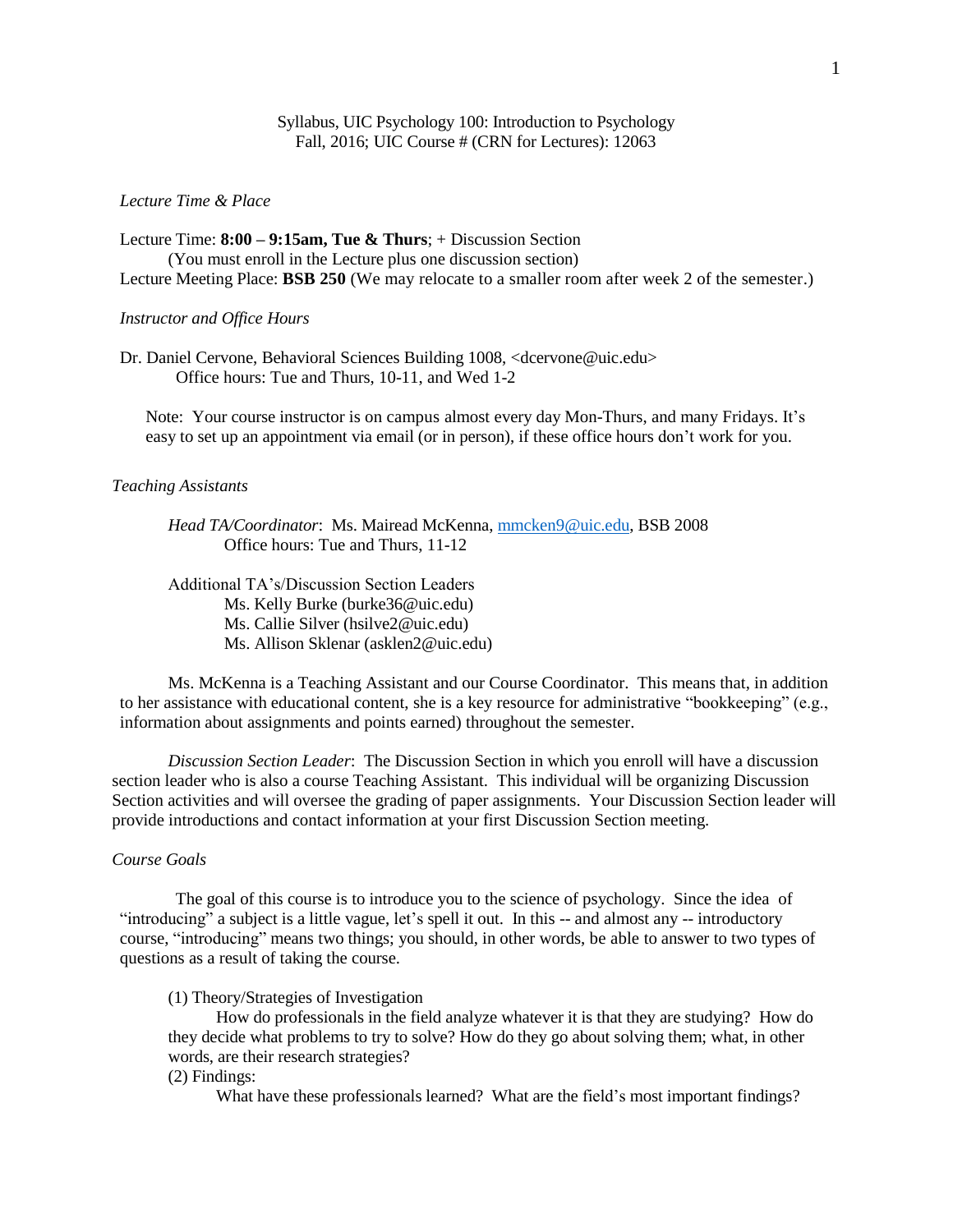How have basic-science discoveries been applied to socially-significant problems?

In this course, we thus will cover the strategies of psychological science and the main findings in each major branch of the field. We'll do this this through textbook readings, lectures, and discussion sections.

### *Readings*

All required readings (note: you will need to do some additional reading for the paper assignments; see below) will come from our textbook: *Psychology: The Science of Person, Mind, and Brain*, author: Cervone (yes, your course instructor). I'll address two questions about the book:

(1) *Do I Really Need to get the Book?* Yes! Our textbook is the primary learning tool of this class. It contains much more information, in total, than could ever be presented in lectures or discussion sections. A great deal of material on the exams will be coming from the book. The book, as you will see, is a combined textbook + student study guide; it has extensive "pedagogical" material -- chapter reviews, test-yourself quizzes, etc. -- that will make the exams easier for you. \*Also\*, purchasing the book via the UIC bookstore gives you access to something called "Launchpad," which is a large set of online educational materials. ("Launchpad" is the text publisher's brand name for these materials.) We will be using these online materials frequently, including for assignments that will earn course credit for your final grade. So, yes, you need some version of the book – which brings us to question 2.

(2) *What are my purchase options for the book?* You have two options.

-- buy a new print version of the book. The book, in print, comes with a free access code that enables you to access the online materials (i.e., Launchpad).

-- buy the e-book, that is, purchase only Launchpad. Launchpad contains not only online study materials; it also contains the complete textbook, start to finish, in e-book form.

The less expensive approach is to just buy Launchpad. However, if you like studying from a physical book, or if you're already thinking you might like to save a physical book for long-term reference (brief note on that below), you have an in-print option, too.

For those of you who already are planning \*way\* ahead in life, I will note the following. In addition to the obvious fact that an intro psych book is a useful reference if you are planning to major in psychology, it's also useful if you are thinking of going into medicine. As of 2015, the Medical College Admission Test (MCAT) includes test items assessing knowledge of psychology. Our book's preface contains a table indexing the relation between the MCAT and our textbook coverage

Also note that, after 6 months, your Launchpad access ends, which means you won't any longer have access to the book (without incurring some additional expense).

### *Course Topics and Relation to Textbook Readings*

Below is a listing of the order of topics, and associated readings, that we will cover. The exact scheduling is subject to change but, barring the unexpected, will be very close to the below.

*Course Topics, Readings, and Approximate Schedule*

*Introduction and Research Methods* Week 1-2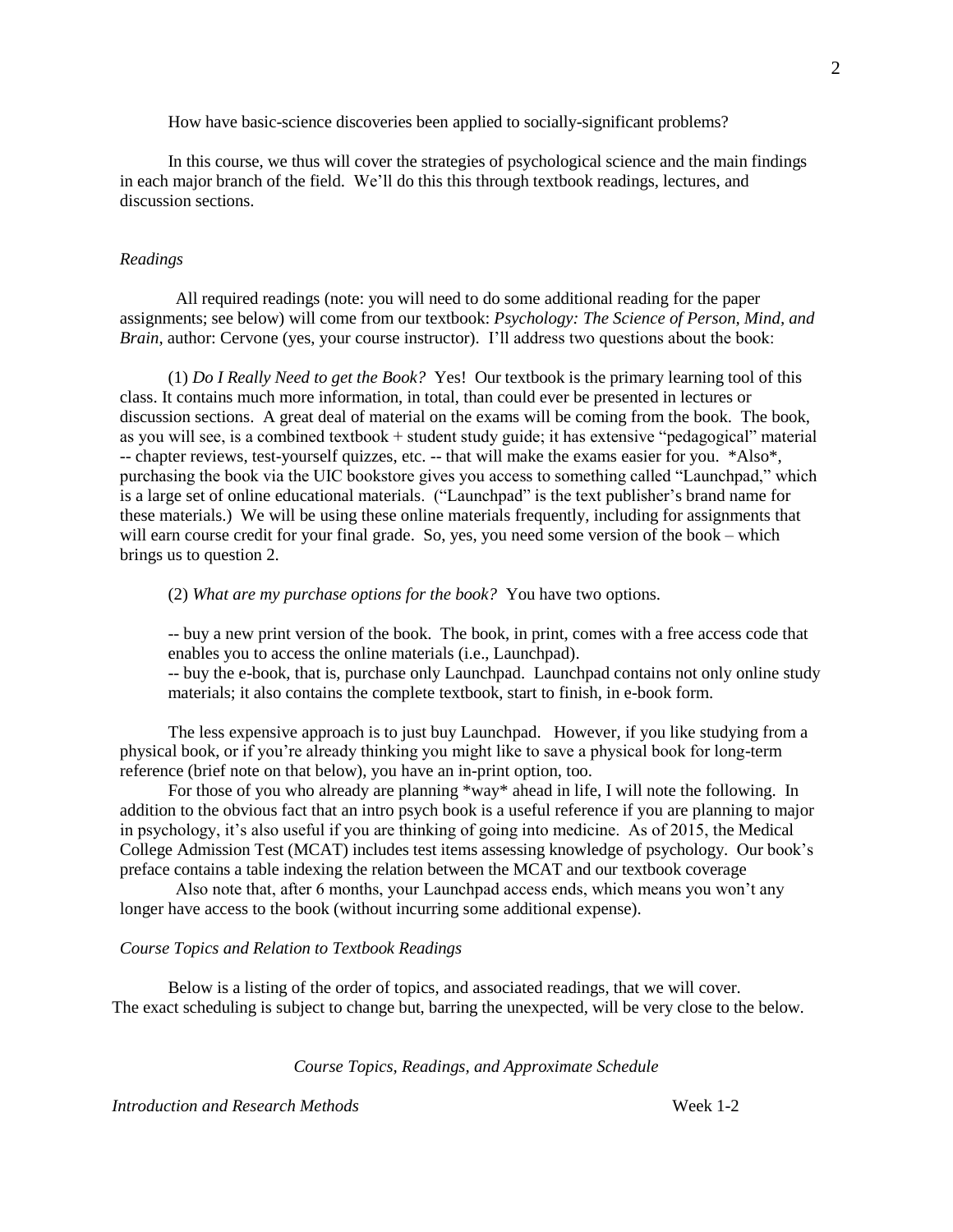| Readings: Chapters 1 and 2                                         |           |
|--------------------------------------------------------------------|-----------|
| Social Psychology<br>Reading: Chapter 12                           | Week 2-3  |
| Personality<br>Reading: Chapter 13                                 | Week 3-4  |
| Development<br>Reading: Chapter 14                                 | Week 4-5  |
| Psychological Disorders and Therapy<br>Reading: Chapters 15 and 16 | Weeks 5-6 |
| Memory<br>Reading: Chapter 6                                       | Week 7    |
| Learning<br>Reading: Chapter 7                                     | Week 8    |
| Thinking, Language, and Intelligence<br>Reading: Chapter 8         | Week 9    |
| Consciousness<br>Reading: Chapter 9                                | Week 10   |
| Emotion, Stress, and Health<br>Reading: Chapter 10                 | Week 11   |
| Motivation<br>Reading: Chapter 11 (only up to p. 488)              | Week 12   |
| The Brain and Nervous System<br>Chapter 3                          | Week 13   |
| <b>Sensation and Perception</b><br>Chapter 5                       | Week 14   |
| Nature, Nurture, and their Interaction<br>Chapter 4                | Week 15   |

*Scheduling Notes*: UIC instructions begins the week of August 22. There are no discussion sections on Monday, Sept 5 (Labor Day). No lecture or discussion sections Nov. 24-25 (Thanksgiving). The last day of instruction (\*before\* final exam week) is Dec 2.

# *Course Requirements*

There are five graded (i.e., point-accruing) requirements: Exams, papers, discussion sections (attendance), participation in psychology research (again, attendance based), and Launchpad activities. Each one has a certain number of points associated with it, as detailed below. Your course grade will be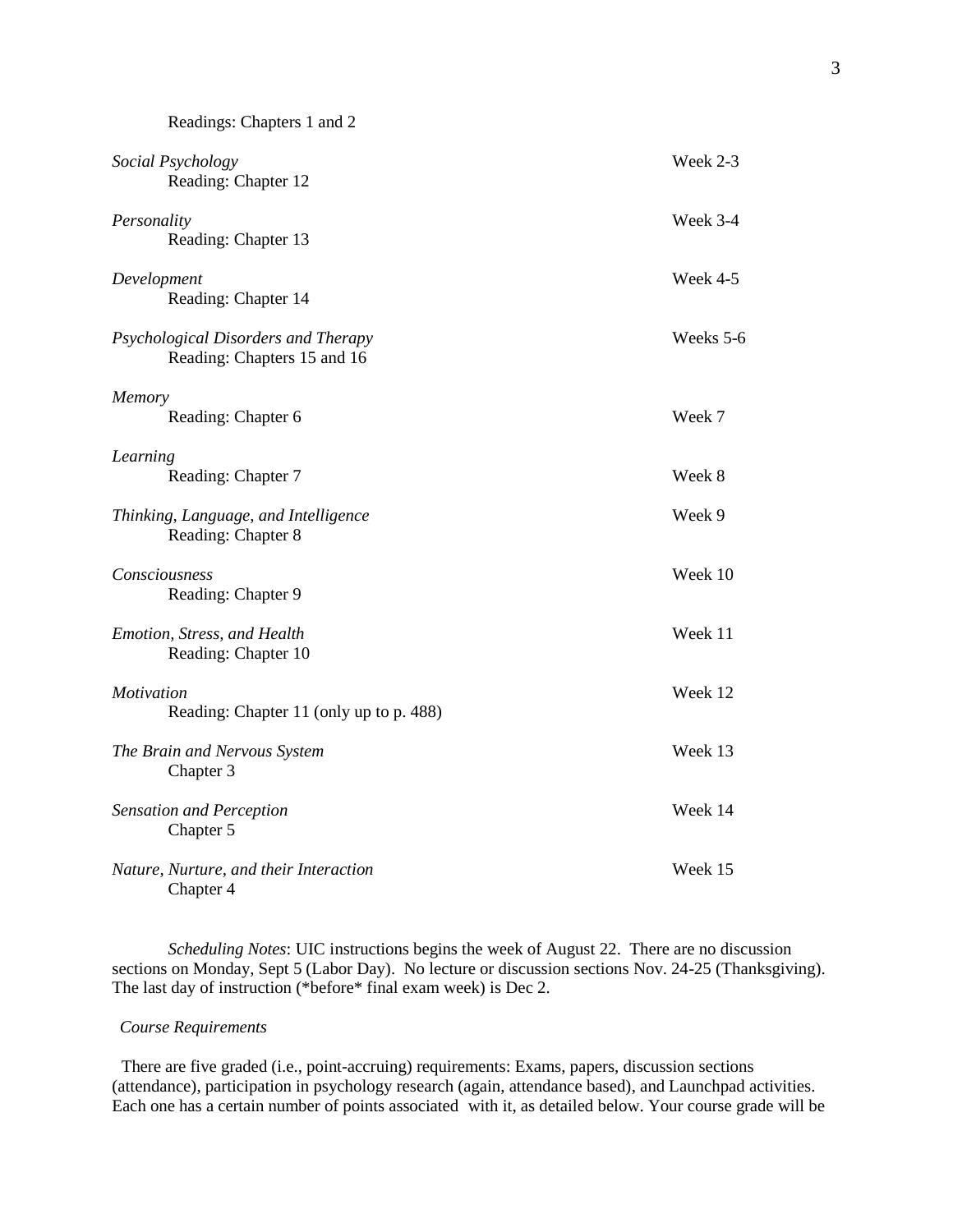based on the sum total of points that you earn.

(1) *Exams*. There will be four exams. Because of the anticipated large enrollment in the course, the exams will consist of machine-scorable multiple-choice questions. You must bring a #2 pencil to the exams to fill out the score sheet. The exams will cover material discussed in the lectures and textbook readings. Note that the lectures and readings are not entirely redundant; there will be some material on the exam discussed only in class, and some material discussed only in the book (plus lots of material discussed in both). Thus, you cannot expect to do well on the exams unless you know the material from both the lectures and the textbook.

Three of the exams will be given during the 15-week semester. The fourth exam will be given during week 16, that is, final exam week. The schedule is as follows.

Exam 1: Thursday, Sept. 22 Exam 2: Tuesday, October 18 Exam 3: Thursday, Nov. 10 Exam 4: Thursday of Final exam week, Dec 8, 8am – 10 am. (the UIC-assigned final exam time)

The fourth exam is not a cumulative exam. It simply will cover the material in the last fourth of the course. The exams are likely to have  $40 - 50$  multiple-choice questions each.

(2) *Paper assignment: Applying Psychological Science Papers*. During the semester, you will be writing two papers. For both, your assignment is to apply an idea *and research findings* in psychological science to a topic outside of psychological science, per se. Thus, the assignment is cleverly titled Applying Psychological Science Papers [APSP's]. The assignment works as follows. During the first half of the semester, you will be given a set of potential paper topics for the first of the two APSP's that you will write. You can choose any of the topics on the list to write about. Each potential topic will have two parts:

(a)The description of an **applied challenge**, that is, some challenge faced in the "real world," outside of university departments of psychology. This is the challenge to which you will apply some psychological science.

(b)A scientific paper that presents some **scientific evidence** that can be used to address the challenge. You will be given reference information for the paper; in all cases you can enter this reference info into an internet browser to get the paper itself. Here's an example to make this concrete.

Example paper assignment topic:

(a) The Applied Challenge: A grade school teacher is trying to assess the intellectual abilities of his or her students. A challenge the teacher faces is that the students seem to have different types of abilities: one is good at math but not art; another is good at reading and writing, but not math; a third has exceptional musical skills but does not excel in other areas.

But the test that is being used at the teacher's school is an IQ test, that is, a test that measures general intelligence. The IQ tests don't seem sensitive to the fact that children have distinctive abilities. Some kid's abilities don't even seem to be measured by the test. What is the poor teacher to do?

(b) The Scientific Evidence from Psychological Science: You then would be given reference information for a scientific paper that describes an alternative conception of intelligence, that is, an alternative to traditional IQ testing.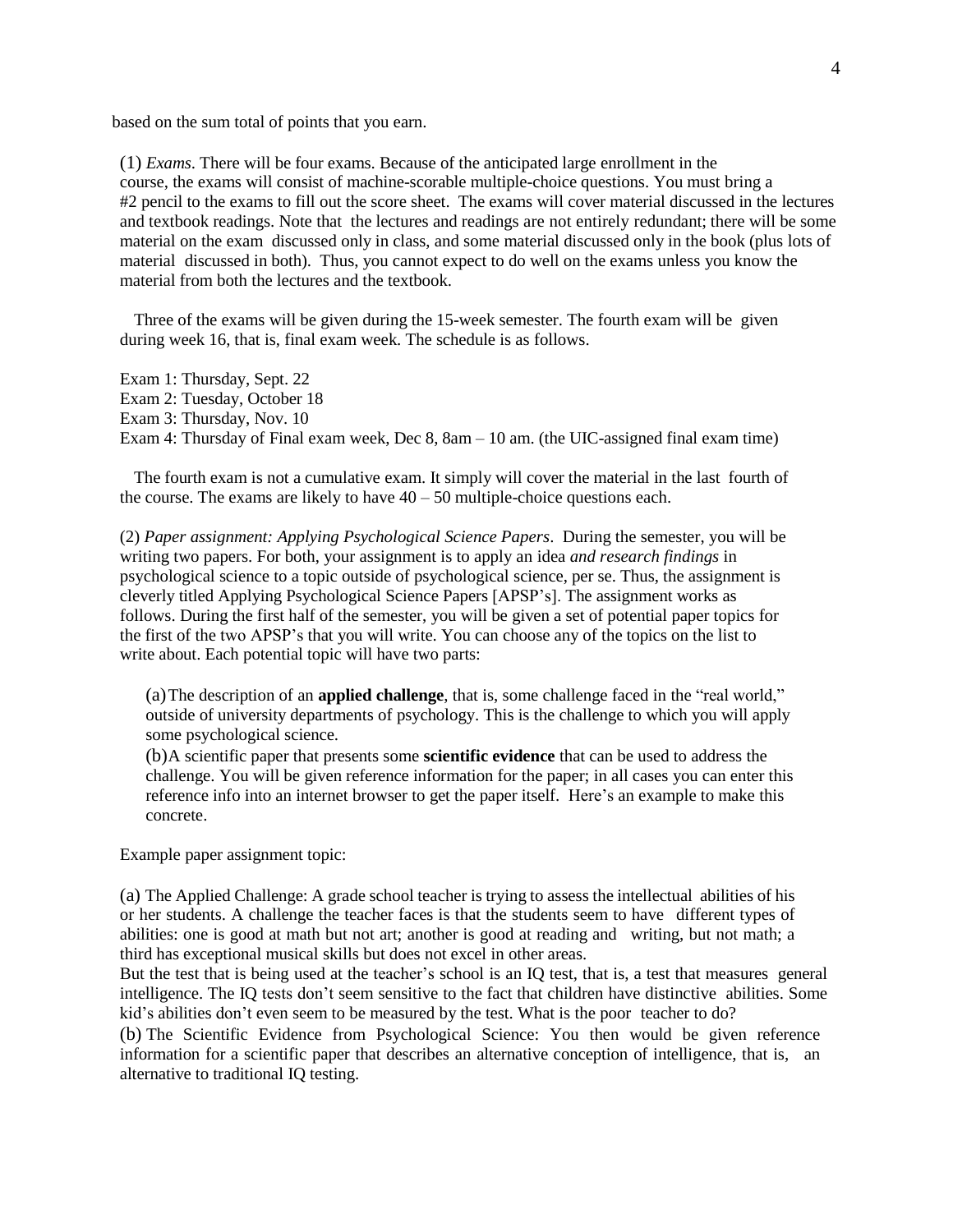Your job in the paper is to (1) describe the theory and research presented in the scientific paper, and then (2) to apply that theory and research to the applied challenge, in other words, to explain how the psychological science (the theory and research in the paper) might help to solve the problem faced by the person with the applied challenge. You will be given more instructional information on this assignment at a later time.

So that's APSP #1. APSP #2 is identical. In other words, you'll be writing one of these papers in the first half of the course, and the other one in the second half. The only difference between APSP #1 and APSP #2 is the topics. In the second half of the semester, you'll be given a new set of topics, you'll choose one from this new list, and you'll write a second APSP paper, in the same format as the first paper. The topics for APSP #1 and #2 will relate to the material we cover in the first and second half of the course. Each of the two papers should be 3.5-4 pages in length. That's typed, font size 12, 1inch- margins, and 3.5-4 pages of actual text that you yourself write.

APSP #1 is due on Monday, October 3, end of day (11:59 pm). APSP #2 is due on Monday, November 14, end of day (11:59 pm).

Papers are to be submitted electronically, which allows for these otherwise-unusual deadline times.

*Grading and Late Penalties/APSP Papers*. The papers will be graded on a 40-point basis. That is, there are 80 paper points total, 40 for each of the two papers. Papers that are late but turned in either after class on the day they are due or the next day by 5 pm will receive a 3-point late penalty. Papers submitted later than that will receive a 6-point penalty. Note that you have to submit both of the papers to receive a grade in the course (this is a UIC rule).

*Submitting Papers*. Papers must be submitted in two different ways. (1) On paper, typed, font size 12, 1-inch-margins, pages stapled together. (More details will be provided in class prior to the submission date for the first paper.) (2) Electronically, to the UIC Blackboard website. Again, details will be discussed in class and in class announcements prior to due dates. The electronic paper on the website should be identical to the hard copy you submit in class.

*Plagiarism*. You must avoid plagiarism when writing your paper. Plagiarism is any instance in which you include in your own paper material that is copied from another source, and fail to put that material in quotation marks and properly to cite the original source. If your paper includes material that was written by another student (at UIC or elsewhere), that also is plagiarism. Plagiarism is a serious academic offense. It is a violation of University guidelines regarding academic integrity. (These guidelines, for your information, are stated in the Undergraduate Course Catalogue.) Any amount of plagiarized material will cause you to receive zero credit for your paper and result in your paper being submitted to the UIC Office of Student Judicial Affairs. There have been cases in recent years in which students who have plagiarized material have been expelled from the University due to repeated violations of this University policy. So you want to avoid plagiarism!

Here's an example of plagiarism, and then an explanation of how to avoid plagiarizing material. Suppose you read in a book that "Freud proposed that there exist three distinct systems of human personality, the id, the ego, and the superego." If you, in your paper, write, "Based on what I have learned about Freud, I'd say that he proposed that there exist three distinct systems of human personality, the id, the ego, and the superego," then you have plagiarized the book's material. The person who wrote "proposed that there exist three distinct systems of human personality, the id, the ego, and the superego" is not you, it's the author of the book you read. Once there are more than 7 or 8 words in a row that are taken from another source, the material is considered to have been plagiarized unless you place the material in quotes and indicate who wrote it. There are, then, two ways to avoid plagiarism. One is to put the material in quotes. If the material on Freud originally appeared on p. 100 of a book by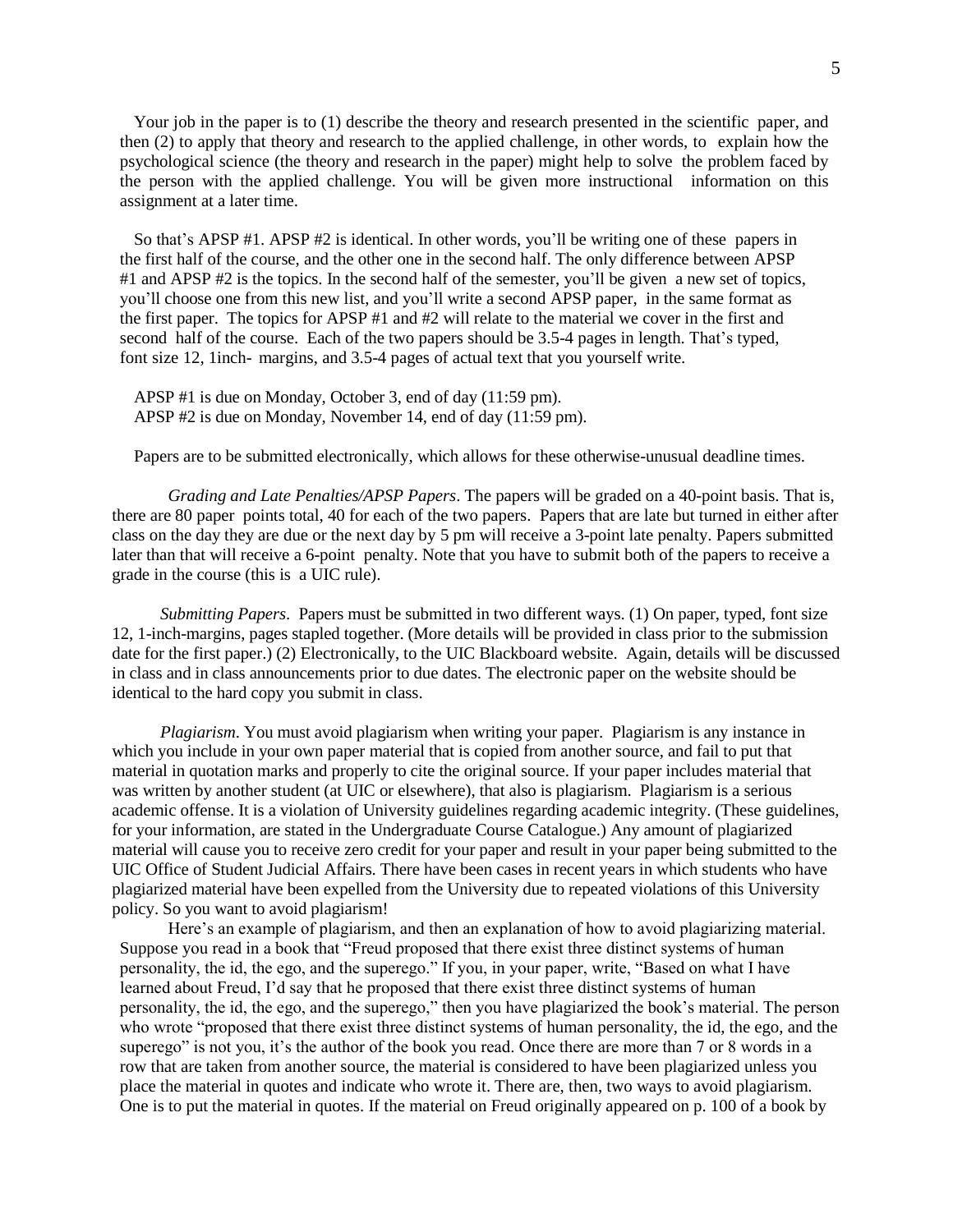someone named Williams that was published in the year 2000, you would write "Freud proposed that there exist three distinct systems of human personality, the id, the ego, and the superego" (Williams, 2000, p. 100). The other strategy, which is better, is to rewrite the material in your own words.

Extra note on plagiarism: UIC has instituted a system, linked to Blackboard website submissions, that \*automatically\* scans papers for plagiarism. The system compares your paper both to available information on the internet and to other papers submitted by students at UIC. If the University's automatic system for detecting plagiarism tells us that your paper contains a substantial amount of plagiarized material, then we cannot accept it for class credit. UIC course instructors cannot give students credit for material that is identified as being plagiarized based on UIC's electronic system for identifying plagiarized material.

(3) *Discussion Section Attendance*. Attendance at Discussion Sections is a requirement of the course. You will receive class credit for your attendance. Specifically, you will receive 1 point for attending each discussion section. So if, e.g., you attend 9 of them during the semester you'll get 9 points, if you attend 10 you'll get 10 points, if you attend 11 you get 11 points. If you attend 12 or more you'll get 15 points, rather than merely 12. You get 15 points for attending 12 or more of your discussion sections because I want very much to encourage attendance. Your attendance is beneficial to you and to others; for example, there will sometimes be discussions and activities that require active participation from a large number of people. *Note on Lecture Attendance*: You will not get points for showing up for class lectures. I very, very strongly encourage you to show up at the lectures anyway. They're great fun (insert dopey smiley face here). Also, many exam questions will directly draw on material presented and/or reviewed in lectures. You frankly are doing yourself a disservice if you (a) pay UIC tuiti on, (b) sign up for this course, but then (c) miss a lot of lectures; it's kind of like buying tickets for a movie and then not going into the theater. However, the person responsible for your showing up in lectures is you. We will not be taking attendance at lectures.

The movie theater analogy above has an implication for classroom demeanor. If you feel you need, during lecture time, to make a phone call, browse the internet, listen to music, hunt for Pokemon, etc., you can leave class and do this. We won't be keeping you locked to your chair in class. *However*, you cannot stay in the class and do this. Just like a movie theater, you can't do things that will distract other people who are trying to pay attention.

There are a lot of people in this course, and your instructor will not be able to see what everyone is doing in class. If you're sitting next to someone who is distracting you with gaming, please remind them that they are free to leave the lecture hall, look for more Pokemon, and then return for the end of class. (The exception to this general rule is exam days; for obvious reasons, you can't freely go in and out of class during exams.)

*(4) Participation in Psychology Research.* In any class in the physical, biological, or social sciences, students should get some first-hand understanding of research in that field is conducted. In psychology, it is not possible for people in an introductory class actually to begin running their own research. Students, then, learn about research in a different way: by participating in research that others are conducting.

At UIC, students participate in research and earn credits – Psychology Experience Credits (PEC's). As part of this course, you are required to earn 8 Psychology Experience Credits (PECs) by any of three methods: (1) participating as a subject in studies conducted under the supervision of Psychology Department faculty; (2) participating as a simulated client in one or more professional training sessions conducted by, and for the purpose of training, advanced undergraduate and graduate students in psychology, or (3) if you object to taking part in studies for any reason, by writing summaries of published empirical research. You can earn all 8 PECs by any one of these methods, or you may earn some PECs by each method. More information on PEC's will be presented in class.

Like the other three course requirement, these credits will be factored into your final course grade. You will two points for each PEC you complete. So there are 16 available PEC points, total.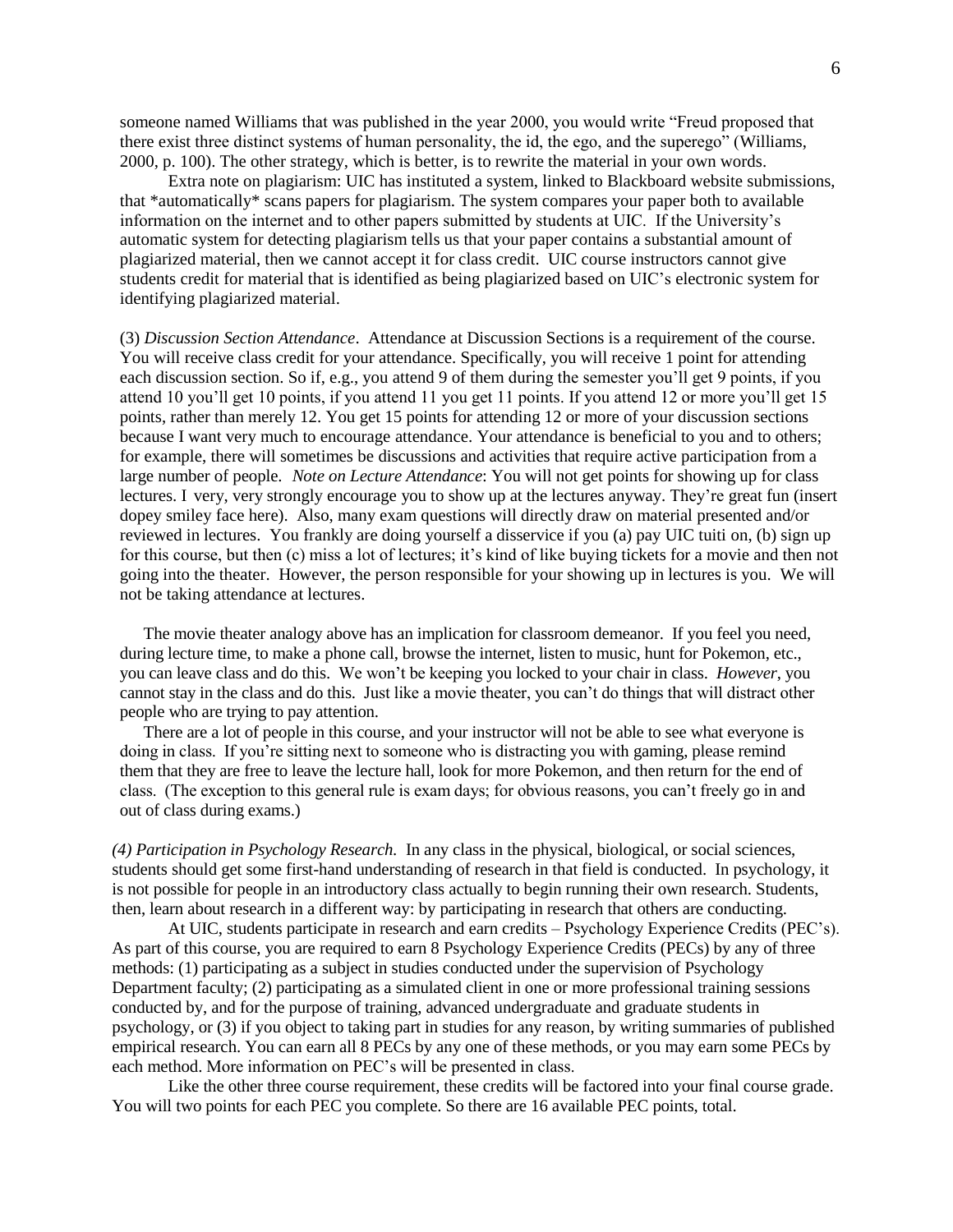Dr. Eric Leshikar, who administers the PEC system, will give a presentation in class on Thursday, August 25. *Please note* that the PEC system is not in any way administered by your course instructor, Dr. Cervone, or the course TA's, headed by Ms. McKenna. The email contact and web system for the PEC system is distinct from other course materials; all PEC contact information will be announced during Dr. Leshikar's presentation on the  $25<sup>th</sup>$  of August.

(5) *Launchpad Activities*. As will be detailed in a subsequent communication to class members, there are two online activities that are features of the textbook's "Launchpad" website that will earn you course credit. You will access these through the UIC Blackboard web site, which has a Launchpad link. These activities are (a) Try This: A set of online experiments that are described in the textbook, and that are executed online, and (b) Quiz Yourself: Online self-tests (that are not graded, but that do tell you if your answers are right or wrong) that are very useful for reinforcing course concepts and preparing for exams. Each week you will be able to earn one point each for each of these two activities (so that's 2 points per week, 15 weeks, or 30 total points). Note: There is a schedule for these activities; you can't just do them all at the end of the semester. The exact schedule will be announced in class and on the blackboard web site.

And that's it. There are no additional extra credit projects. There simply is no time, in a course of this size, to administer extra credit projects.

## *From Points to Grades*

Your final letter grade will be based on the sum total of points that you earn on the four requirements above. Letter grades will not be formally assigned to each assignment.

The course grading system will be one in which earning 90% of the total points will guarantee you an A, 80% will guarantee a B, 70% a C, and 60% (90 points) a D. However, these percentages may be "curved" if that proves warranted based on the distribution of exam and paper scores. Even if there is a curve, half of the total number of available points will be required to pass the course; failing to earn more than half the credit on the exams and paper is equivalent to failing the course.

Exam and paper scores will be posted on the Blackboard website.

### *Miscellaneous Topics*

Over the course of the semester, we sometimes will be discussing psychological problems that people face. You may know someone who is facing the sort of problems that we discuss in class. You should know, then, that on-campus resources are available to students who would like professional help with psychological problems. They include:

The UIC Counseling Center: www.counseling.uic.edu; 312/996-3490 Office of Applied Psychological Services (OAPS): http://www3.psch.uic.edu/clinicalcenters.asp?sm=clinical\_centers; 312/996-2540 In Touch Crisis Hotline: http://www.vcsa.uic.edu/MainSite/departments/counseling\_center/in\_touch\_hotline; 312/9965535

Students with disabilities who require accommodations for access and participation in this course should register with the Office of Disability Services (ODS). Please contact ODS at (312) 413-2103 (voice) or (312) 413-0123 (TTY).

Regarding religious holidays and observances, UIC policy is that "The faculty of the University of Illinois at Chicago shall make every effort to avoid scheduling examinations or requiring that student